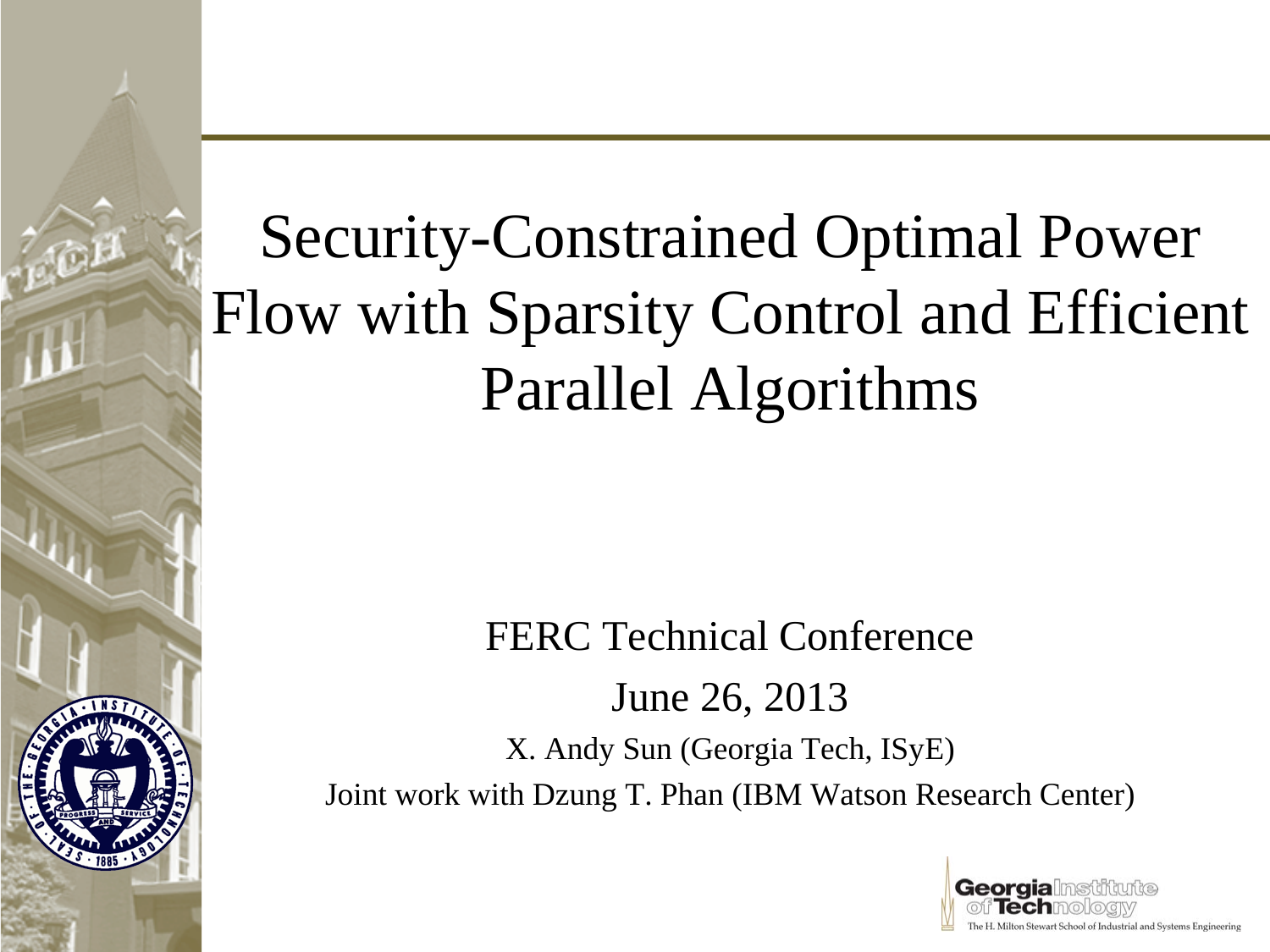#### **Outline**

• SCOPF models

• Sparse solution and  $l_1$ -regularization

• Decomposition algorithms

• Computation

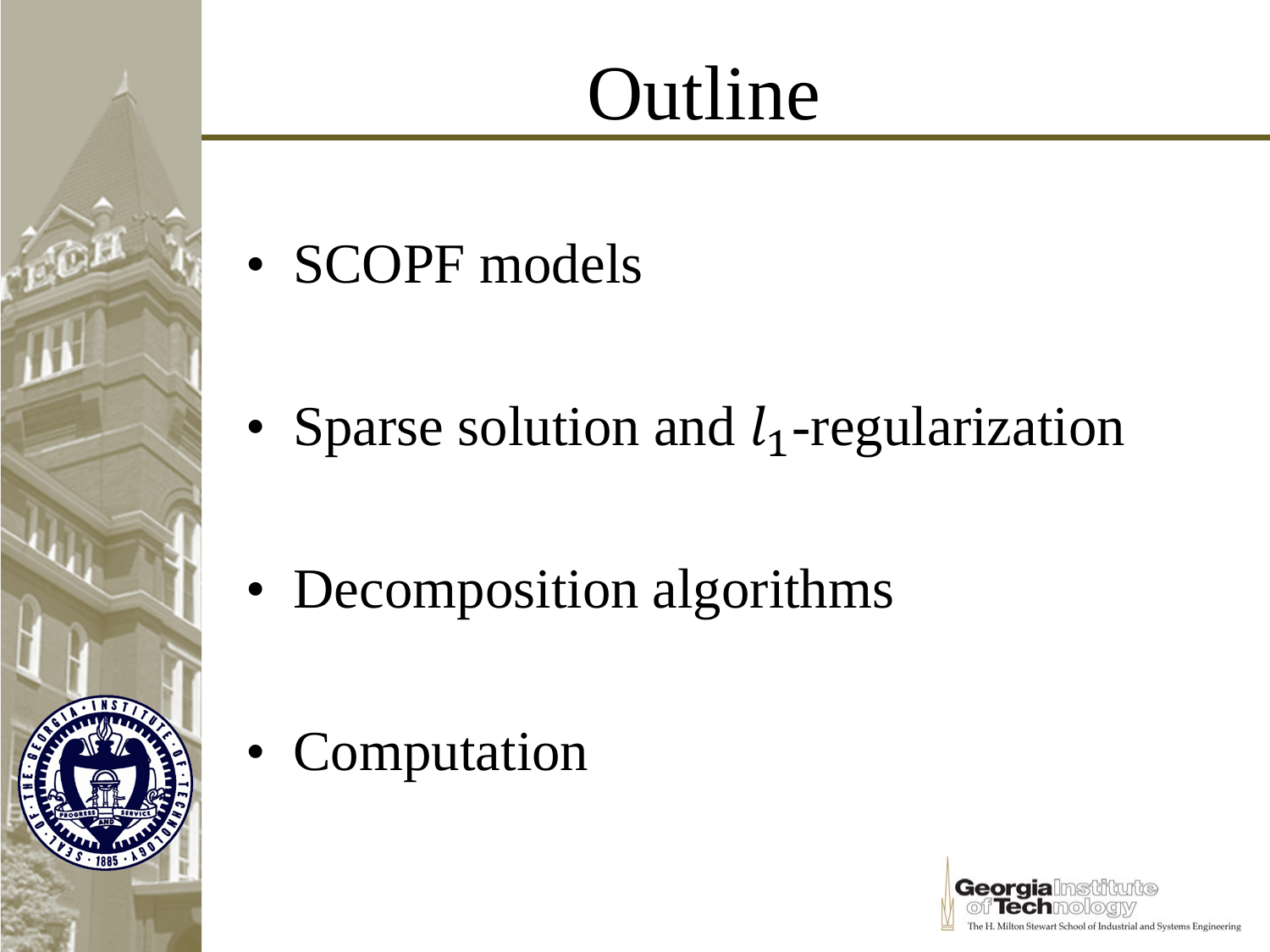• Preventive model:

 $\min_{\boldsymbol{u}_0,\boldsymbol{x}_c,\forall c\in\{0\}\cup\mathcal{C}}\quad f(\boldsymbol{x}_0,\boldsymbol{u}_0)$ s.t.  $g_c(x_c, u_0) = 0, \quad c \in \{0\} \cup C$  $h_c(x_c, u_0) \leq 0, \quad c \in \{0\} \cup \mathcal{C},$ 

- {0}: Base case, no contingency
- $-$  C: Contingency index set
- $x_0$ : Base-case state variables (nodal voltages)
- $x_c$ : Contingency-c state variable
- $u_0$ : Control variables (generator power output)
- Exactly a static robust optimization model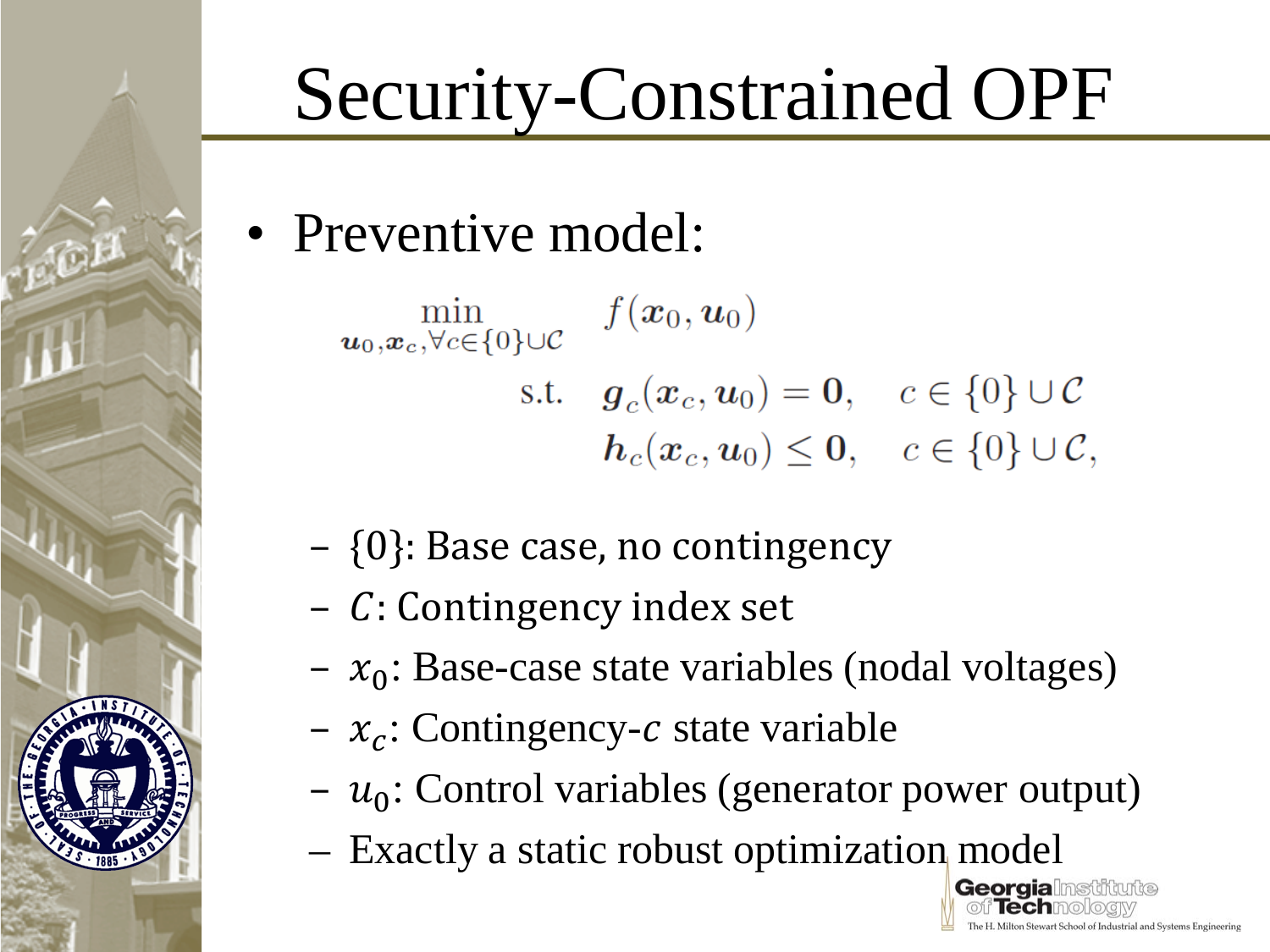- Advantages of preventive model:
	- Robust: Control solution  $u_0$  feasible for all contingencies
	- Easy to implement

- Disadvantages:
	- Conservative: High operational cost
	- Could be infeasible

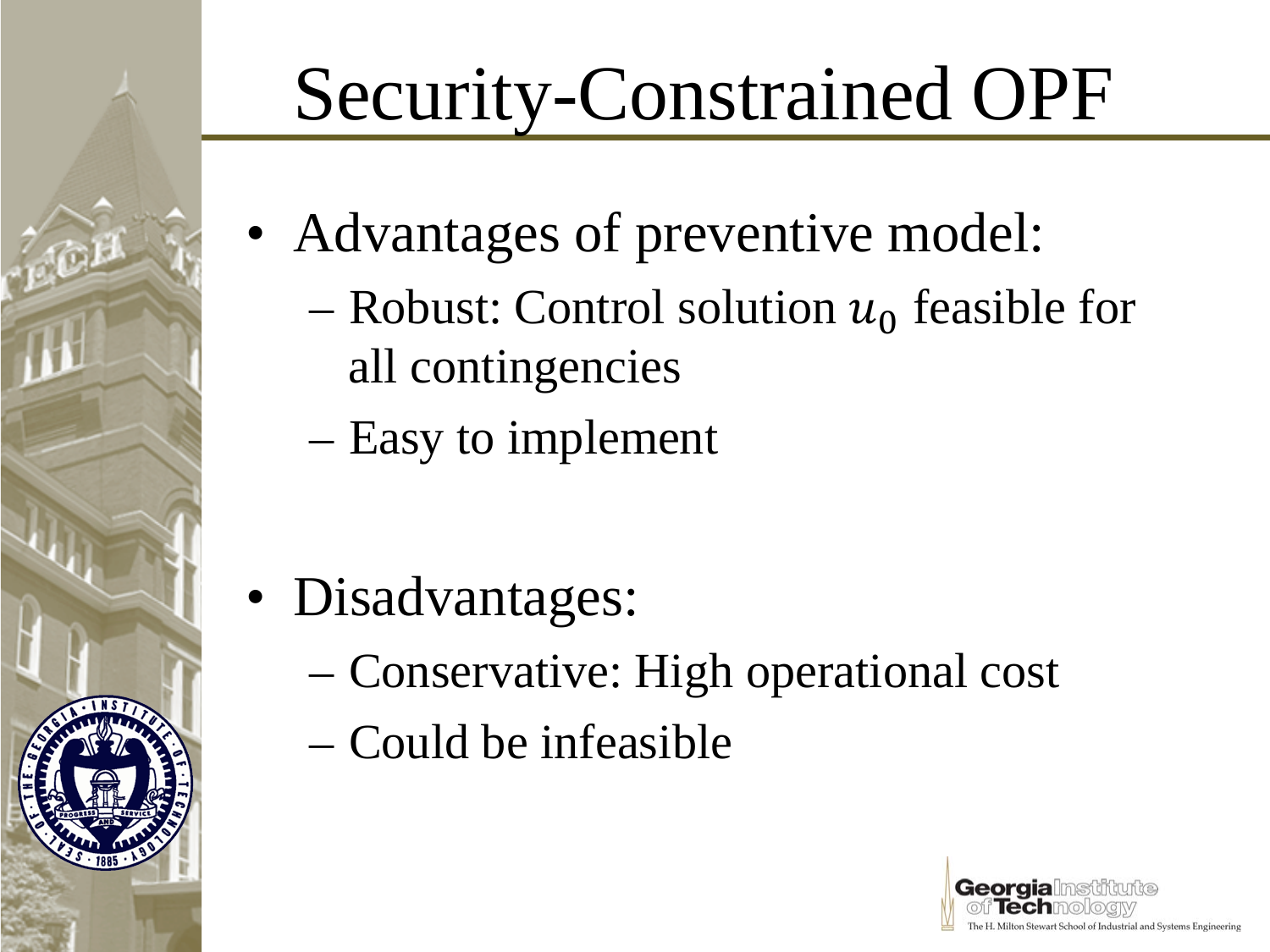• Corrective Model:

 $\min_{\boldsymbol{x}_c, \boldsymbol{u}_c, \forall c \in \{0\} \cup \mathcal{C}} f(\boldsymbol{x}_0, \boldsymbol{u}_0)$ s.t.  $g_c(x_c, u_c) = 0, \quad c \in \overline{\mathcal{C}}$  $h_c(x_c, u_c) \leq 0, \quad c \in \overline{\mathcal{C}}$  $|\boldsymbol{u}_c - \boldsymbol{u}_0| \leq \bar{\boldsymbol{u}}_c^{\max}, \quad c \in \mathcal{C}$ 

- $u_c$ : Control variable for contingency-c
- Ramping constraints:  $|u_c u_0| \le \overline{u}_c^{\text{max}}$
- Almost a two-stage robust optimization model

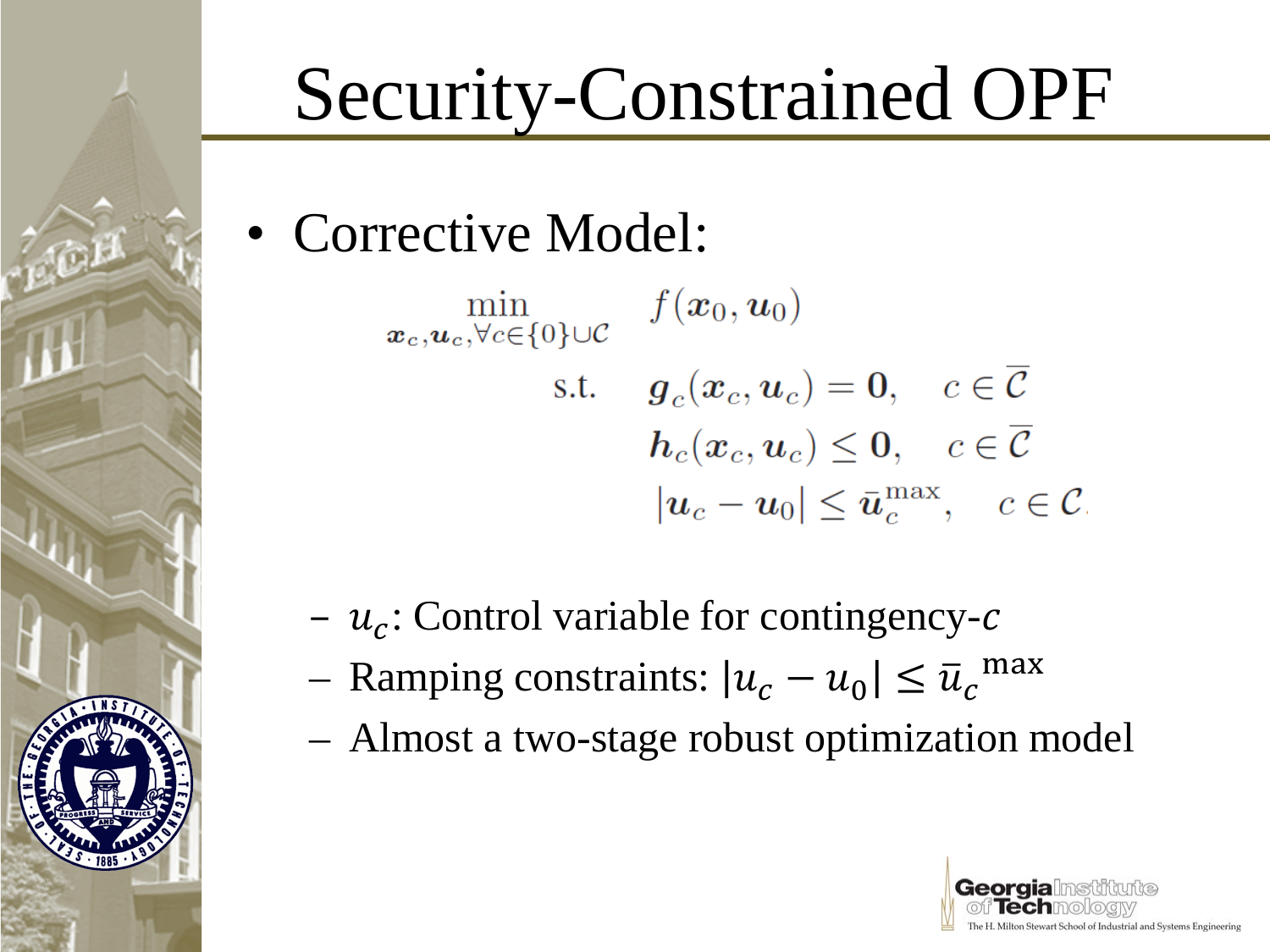- Advantages of corrective model:
	- Controls adaptive to contingencies
	- Achieve lower operational cost

- Disadvantage of corrective model:
	- Larger scale formulation
	- May require a large number of reschedules
		- Undesirable for system operation
		- Can we keep the flexibility of corrective model but reduce rescheduling?

Georgia

filton Stewart School of Industrial and Systems Engineering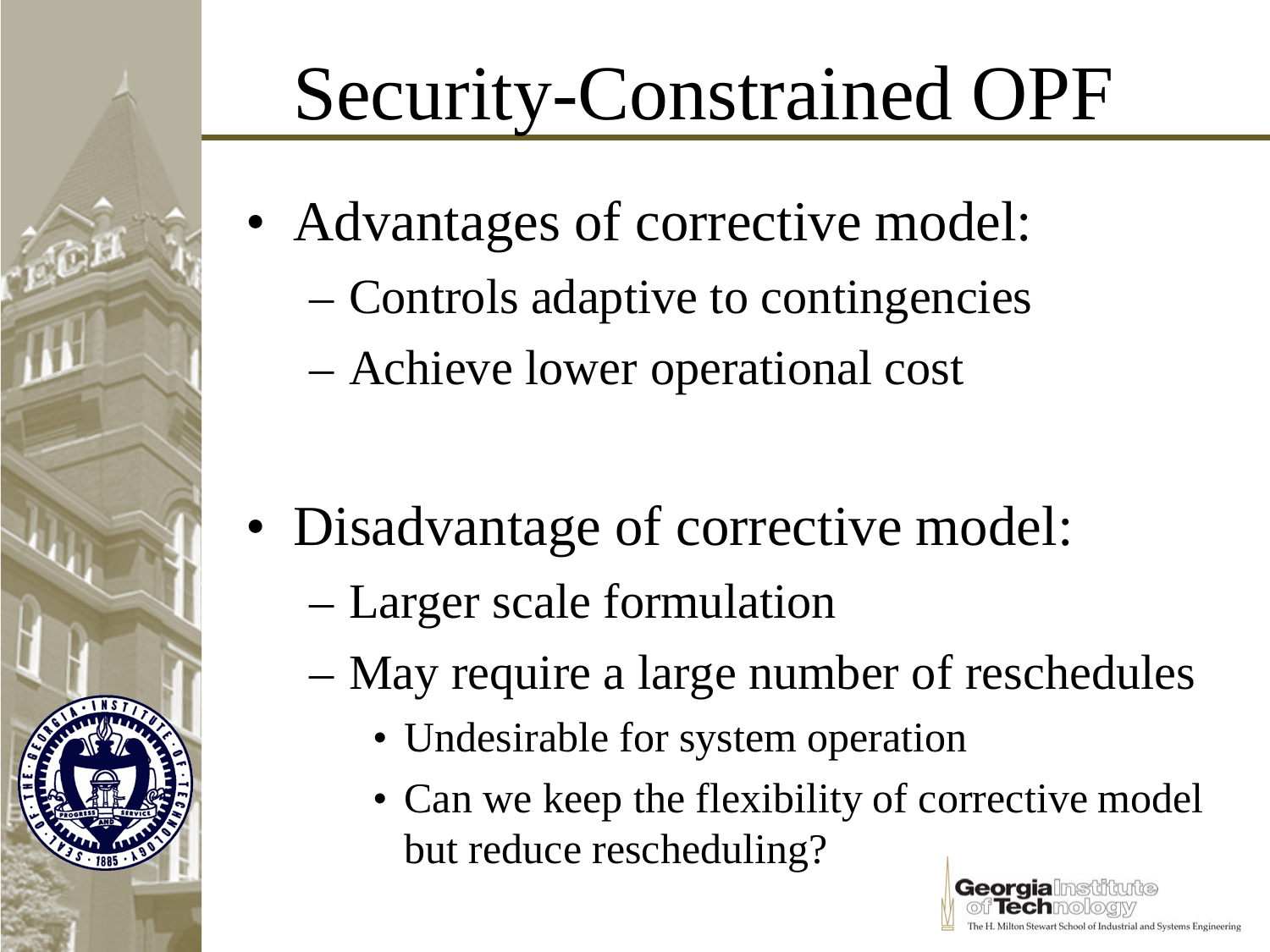# Sparse SCOPF

• Want to obtain a corrective solution with a small number of rescheduling  $\rightarrow$  Sparse solution

- Still want to keep
	- similar computational complexity as the original corrective SCOPF
	- and similar cost

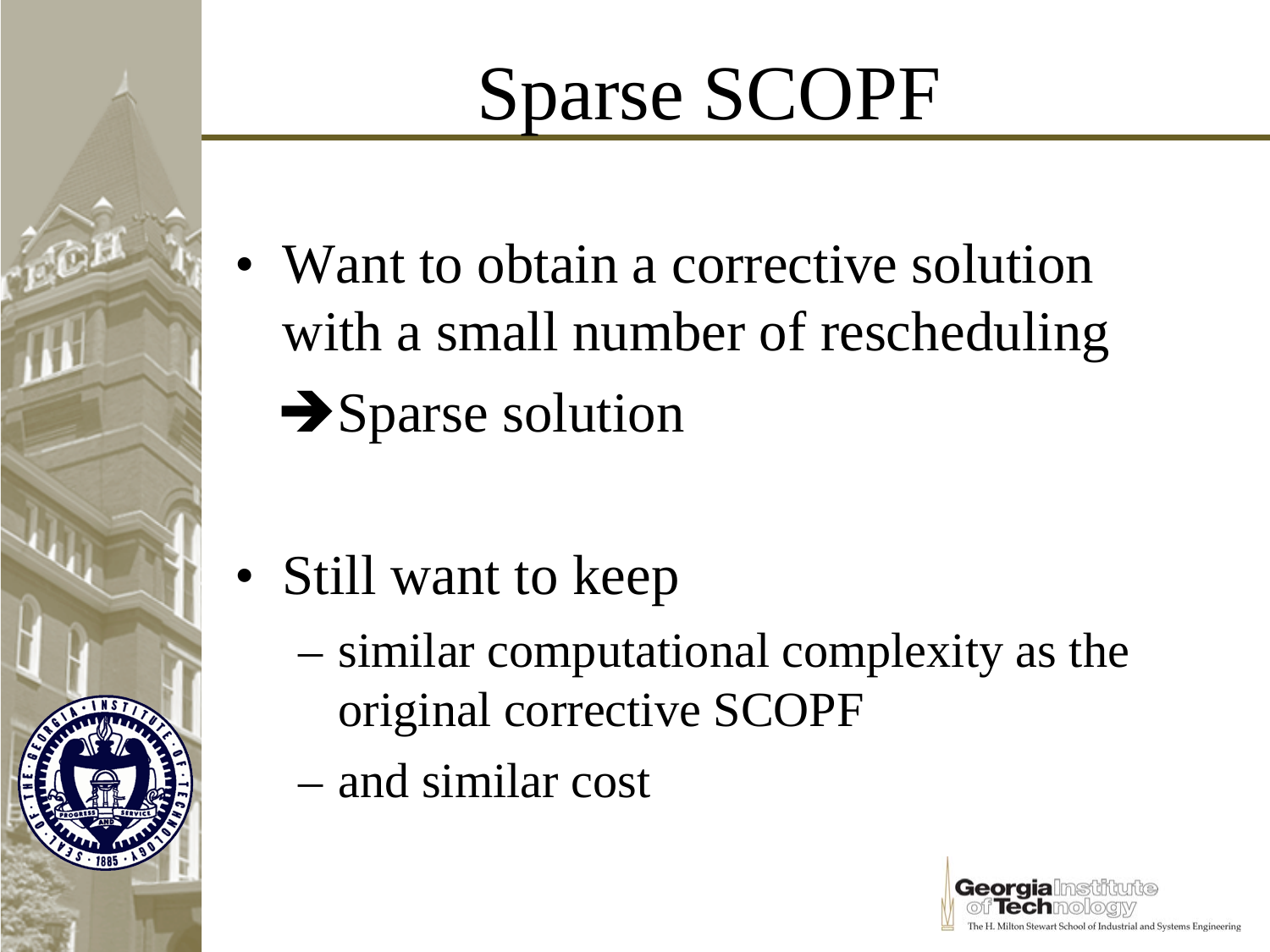• Recent proposal [Marano-Marcolini et al. 12']

$$
|u_{c,i} - u_{0,i}| \le \bar{u}_{c,i}^{\max} s_{c,i}, \quad \forall i \in \mathcal{G}, c \in \mathcal{C}
$$
  

$$
\sum_{i \in \mathcal{G}} s_{c,i} \le N_c, \quad \forall c \in \mathcal{C}
$$
  

$$
s_{c,i} \in \{0, 1\}, \quad \forall i \in \mathcal{G}, c \in \mathcal{C},
$$

- $s_{c,i}$ : Binary variable control sparsity.
- Mixed-integer formulation: harder to solve.

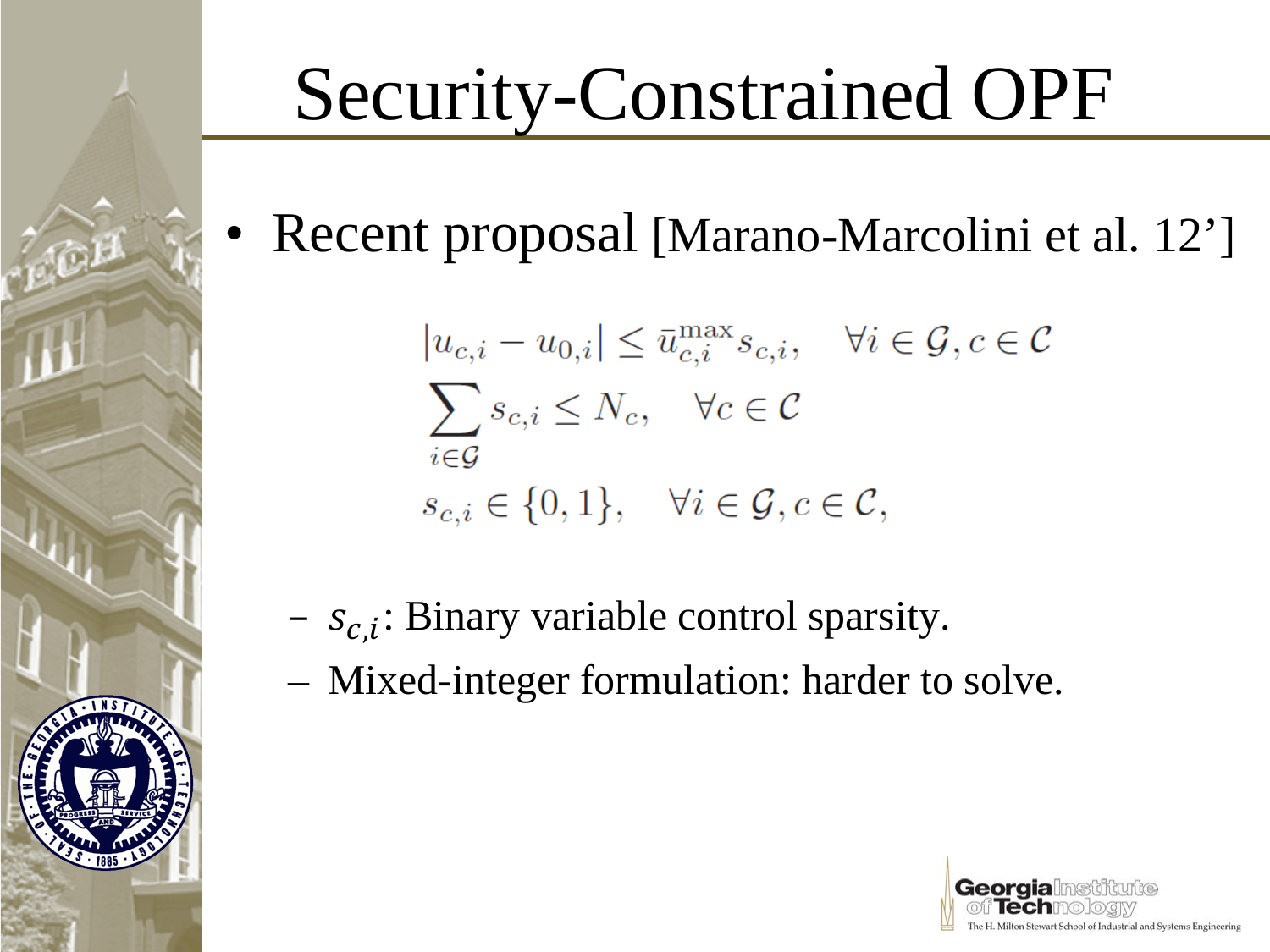# SCOPF with  $l_1$ -regularization

• Our proposal:

$$
\min_{\mathbf{p}^c, \theta^c, \forall c \in \{0\} \cup \mathcal{C}} f(\mathbf{p}^0) + \tau \sum_{c \in \mathcal{C}} ||\mathbf{p}^c - \mathbf{p}^0||_1
$$
\n
$$
\text{s.t. } \mathbf{p}^c - \mathbf{d} = \mathbf{B}^c \theta^c + \mathbf{p}_{\text{bus,shift}}^c + \mathbf{G}_{\text{sh}}, \quad \forall c \in \overline{\mathcal{C}}
$$
\n
$$
- f_{ij} \leq \bar{B}_{ij}^c (\theta_i^c - \theta_j^c) \leq f_{ij}, \forall (i, j) \in \mathcal{E}^c, c \in \overline{\mathcal{C}}
$$
\n
$$
\underline{\mathbf{p}} \leq \mathbf{p}^c \leq \bar{\mathbf{p}}, \quad \forall c \in \overline{\mathcal{C}}
$$
\n
$$
\underline{\theta} \leq \theta^c \leq \bar{\theta}, \quad \forall c \in \overline{\mathcal{C}}
$$
\n
$$
|\mathbf{p}^c - \mathbf{p}^0| \leq \Delta \mathbf{p}, \quad \forall c \in \mathcal{C},
$$

 $- l_1$ -regularization  $\sum_{c \in C} ||p^c - p^0||_1$  induces sparsity in  $(p^c-p^0)$ .

**Georgia** msth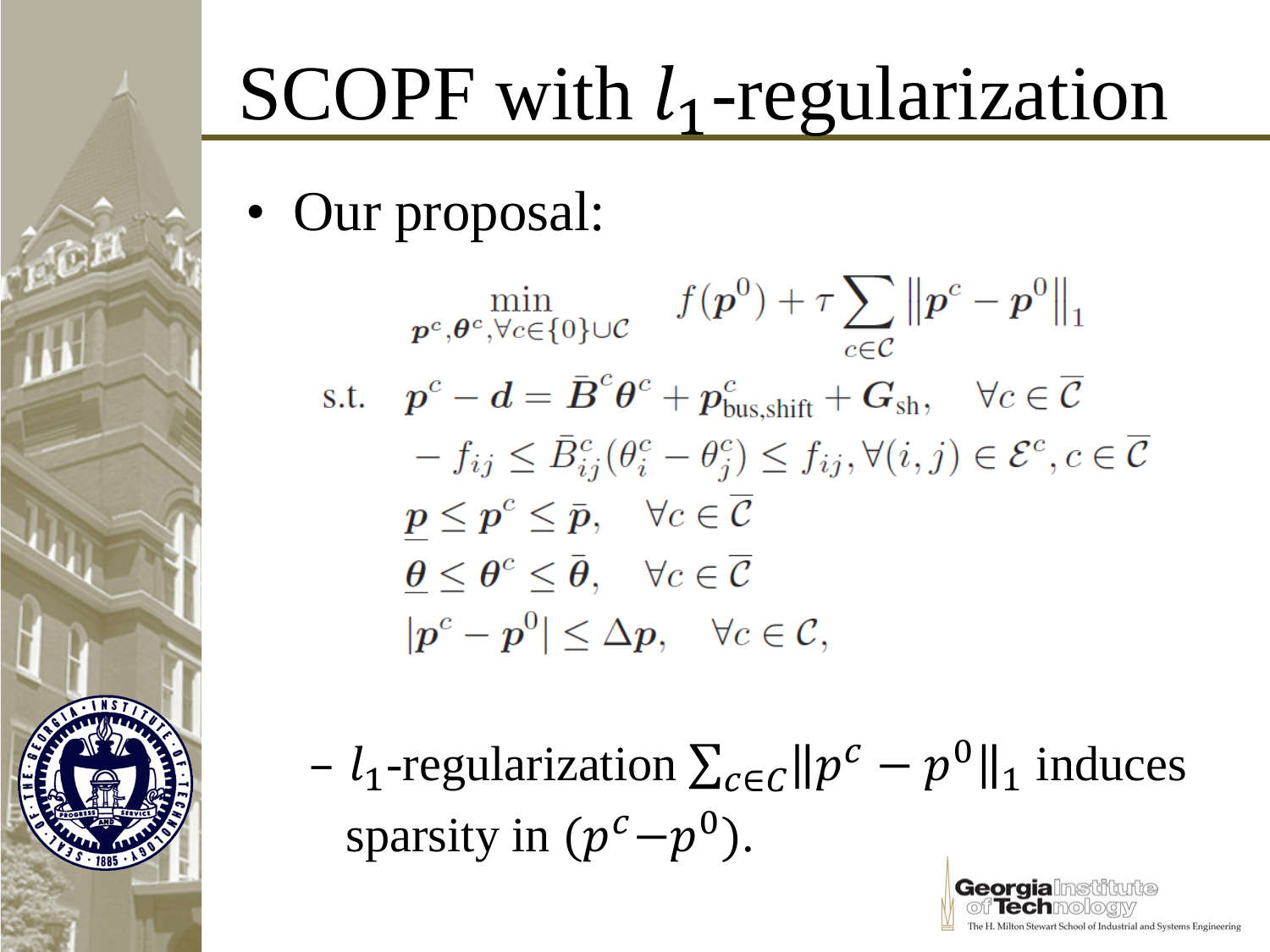# SCOPF with  $l_1$ -regularization

• Reformulated  $l_1$ -model:

$$
\begin{aligned}\n\min \quad & f(\mathbf{p}^0) + \tau \sum_{i \in \mathcal{G}, c \in \mathcal{C}} w_i^c \\
\text{s.t.} \quad & (\mathbf{p}^c, \boldsymbol{\theta}^c) \in \mathcal{F}_c \quad \forall c \in \overline{\mathcal{C}} \\
& -\Delta \mathbf{p} \le \mathbf{p}^c - \mathbf{p}^0 \le \Delta \mathbf{p} \quad \forall c \in \mathcal{C} \\
& -\mathbf{w}^c \le \mathbf{p}^c - \mathbf{p}^0 \le \mathbf{w}^c \quad \forall c \in \mathcal{C}.\n\end{aligned}
$$

• Simplified model:

$$
\begin{aligned}\n\min \quad & f(\mathbf{p}^0) + \tau \sum_{i \in \mathcal{G}, c \in \mathcal{C}} w_i^c \\
\text{s.t.} \quad & (\mathbf{p}^c, \boldsymbol{\theta}^c) \in \mathcal{F}_c \quad \forall c \in \overline{\mathcal{C}} \\
& -\Delta \mathbf{p} \leq \mathbf{p}^c - \mathbf{p}^0 \leq \Delta \mathbf{p} \quad \forall c \in \mathcal{C} \\
& w^c \leq \Delta \mathbf{p} \quad \forall c \in \mathcal{C}\n\end{aligned}
$$

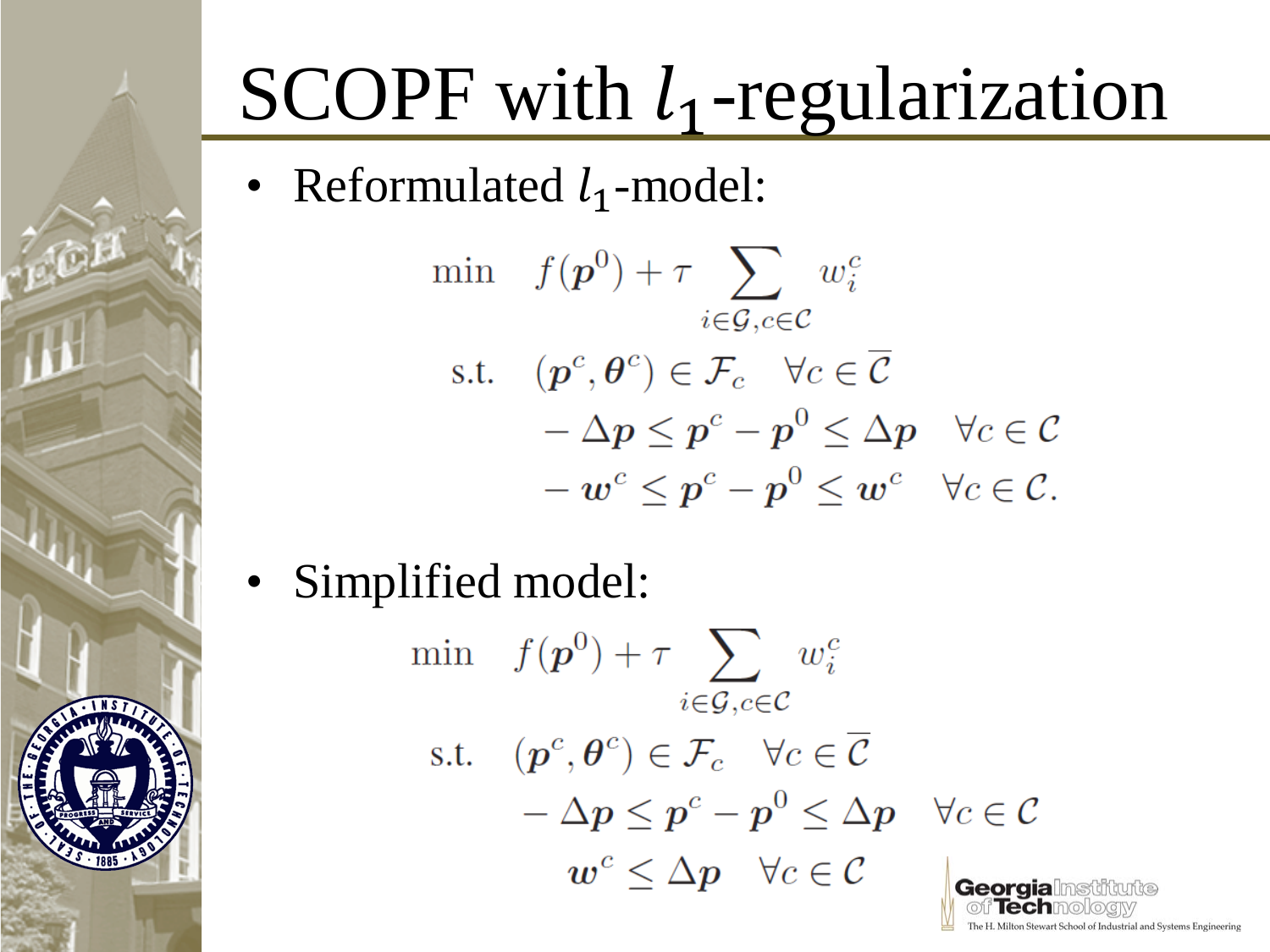# SCOPF with  $l_1$ -regularization

• Introduce auxiliary variables:

$$
- p^{0,c} = p^0 \text{ for all } c \in C
$$

• Modified  $l_1$ -model: min  $f(\boldsymbol{p}^0) + \tau \sum w_i^c$  $i \in \mathcal{G}$ ,  $c \in \mathcal{C}$ s.t.  $(\boldsymbol{p}^c, \boldsymbol{\theta}^c) \in \mathcal{F}_c \quad \forall c \in \overline{\mathcal{C}}$  $-\boldsymbol{w}^c \leq \boldsymbol{p}^c - \boldsymbol{p}^{0,c} \leq \boldsymbol{w}^c \quad \forall c \in \mathcal{C}$  $w^c \leq \Delta p \quad \forall c \in \mathcal{C}$  $p^{0,c} - p^0 = 0 \quad \forall c \in \mathcal{C}.$ 

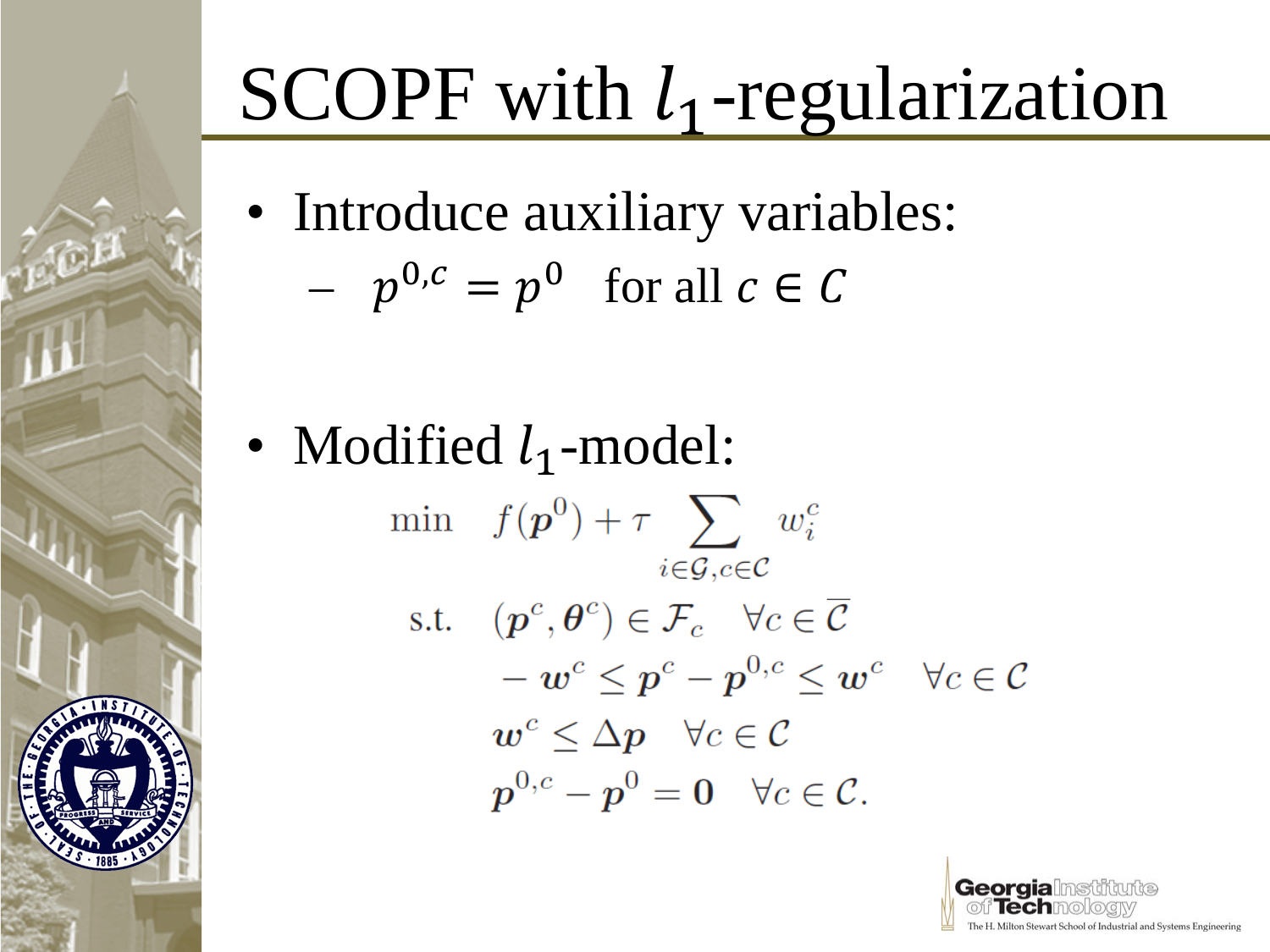## Decomposition Method – I

• Augmented Lagrangian:

$$
L_{\beta} = f(\boldsymbol{p}^{0}) + \tau \sum_{i \in \mathcal{G}, c \in \mathcal{C}} w_{i}^{c} + \sum_{c \in \mathcal{C}} (\boldsymbol{\lambda}^{c})^{\top} (\boldsymbol{p}^{0, c} - \boldsymbol{p}^{0}) + \frac{\beta}{2} \sum_{c \in \mathcal{C}} ||\boldsymbol{p}^{0, c} - \boldsymbol{p}^{0}||^{2},
$$

- $\mathcal{L} = \text{Define } x = (p^0, \theta^0), z = (z^c, \forall c \in C), \text{ where }$  $z^c = (p^c, \theta^c, w^c, p^{0,c})$
- Dual variables:  $y = (\lambda^c, \forall c \in C)$
- Therefore,  $L_{\beta} = L_{\beta}(x, z, y)$
- Augmented Lagrangian method has favorable convergence property. However, quadratic terms not decomposable.

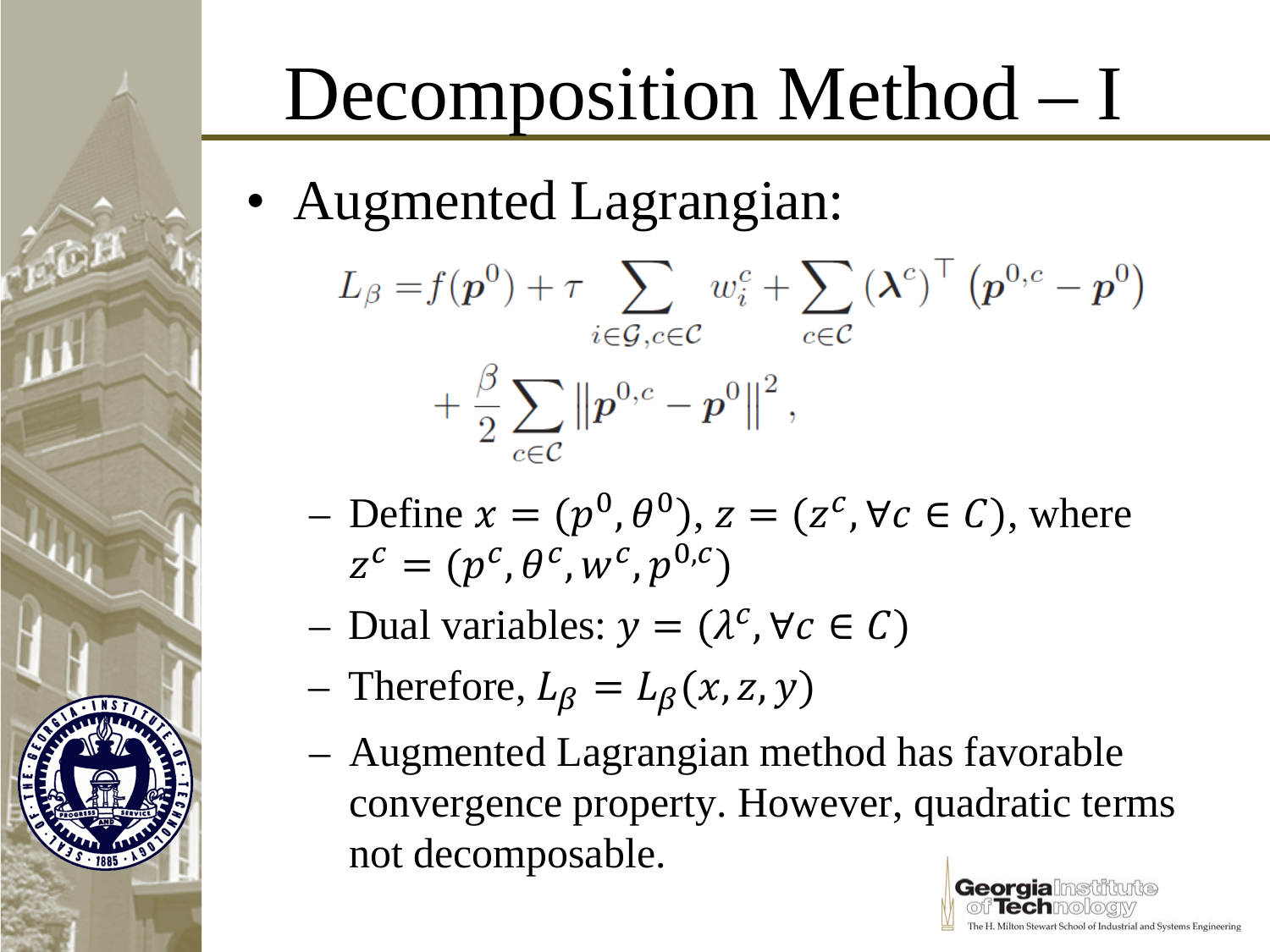### Decomposition Method – II

- Alternating Direction Method of Multiplier (ADMM)
	- ADMM enjoys a resurgence of interest:
		- Wide applications & robust convergence
		- Deep connection to proximal algorithm & splitting principle
- ADMM:

$$
\begin{aligned} \boldsymbol{x}_{t+1} &= \arg\min_{\boldsymbol{x}\in X} L_{\beta}(\boldsymbol{x}, \boldsymbol{z}_t, \boldsymbol{y}_t) \\ \boldsymbol{z}_{t+1} &= \arg\min_{\boldsymbol{z}\in Z} L_{\beta}(\boldsymbol{x}_{t+1}, \boldsymbol{z}, \boldsymbol{y}_t) \\ \boldsymbol{y}_{t+1} &= \boldsymbol{y}_t + \beta \left(\boldsymbol{A}\boldsymbol{x}_{t+1} + \boldsymbol{B}\boldsymbol{z}_{t+1} - \boldsymbol{h}\right) \end{aligned}
$$

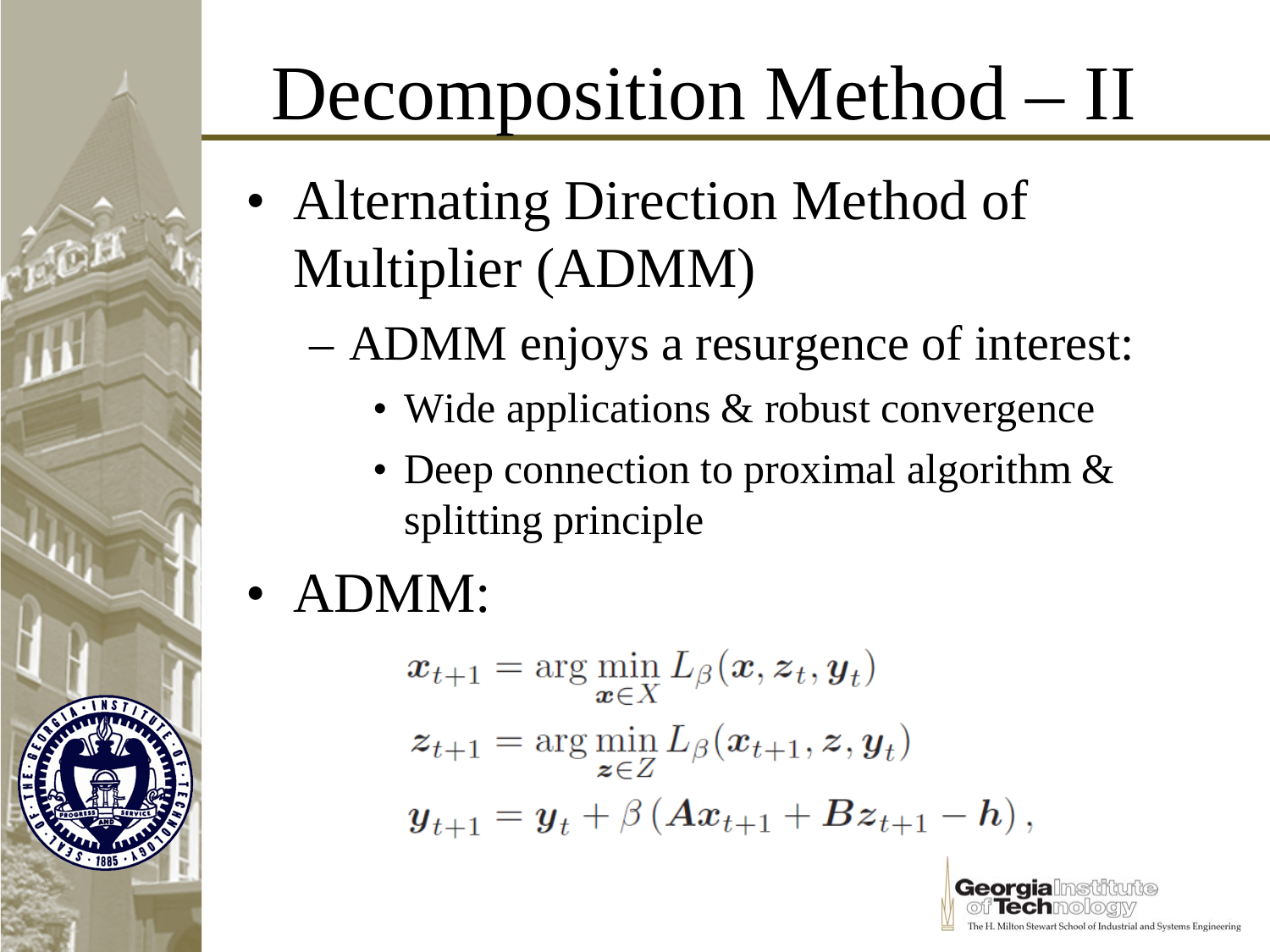## Decomposition Method – III

- ADMM solving  $l_1$ -model:
	- Solve base case, get  $((p^0)_{t+1}, (\theta^0)_{t+1})$

$$
x_{t+1} = \arg\min_{\boldsymbol{x}\in X} L_{\beta}(\boldsymbol{x}, \boldsymbol{z}_t, \boldsymbol{y}_t) \rightarrow (p^0, \theta^0) \in \mathcal{F}_0} \frac{\min_{(\boldsymbol{p}^0, \boldsymbol{\theta}^0) \in \mathcal{F}_0} f(\boldsymbol{p}^0) - (\boldsymbol{p}^0)^\top \left(\sum_{c \in \mathcal{C}} (\boldsymbol{\lambda}^c)_t\right)}{\sum_{c \in \mathcal{C}} ||(\boldsymbol{p}^{0,c})_t - \boldsymbol{p}^0||^2}.
$$

– Solve each contingency  $c \in C$  (in parallel):<br> $\lim_{p \in \theta^c, p^0, e, w^c} \tau e^{\top} w^c + (\lambda^c)_t^{\top} (p^{0,c} - (p^0)_{t+1})$  $\left\|+\frac{\beta}{2}\left\|{\bm p}^{0,c}-\left({\bm p}^0\right)_{t+1}\right\|^2\right\|$  $z_{t+1} = \arg\min_{\mathbf{z}\in Z} L_{\beta}(\mathbf{x}_{t+1}, \mathbf{z}, \mathbf{y}_t)$   $\rightarrow$   $\frac{\tau}{2} \frac{\partial}{\partial \mathbf{z}}$  $\boldsymbol{v} - \boldsymbol{w}^c \leq \boldsymbol{p}^c - \boldsymbol{p}^{0,c} \leq \boldsymbol{w}^c$  $\bm{w}^c \leq \Delta \bm{p}$ – Update multipliers  $c \in \mathcal{C}$ :

Georgia

Milton Stewart School of Industrial and Systems Engineering

 $(\lambda^{c})_{t+1} = (\lambda^{c})_{t} + \beta ((p^{0,c})_{t+1} - (p^{0})_{t+1})$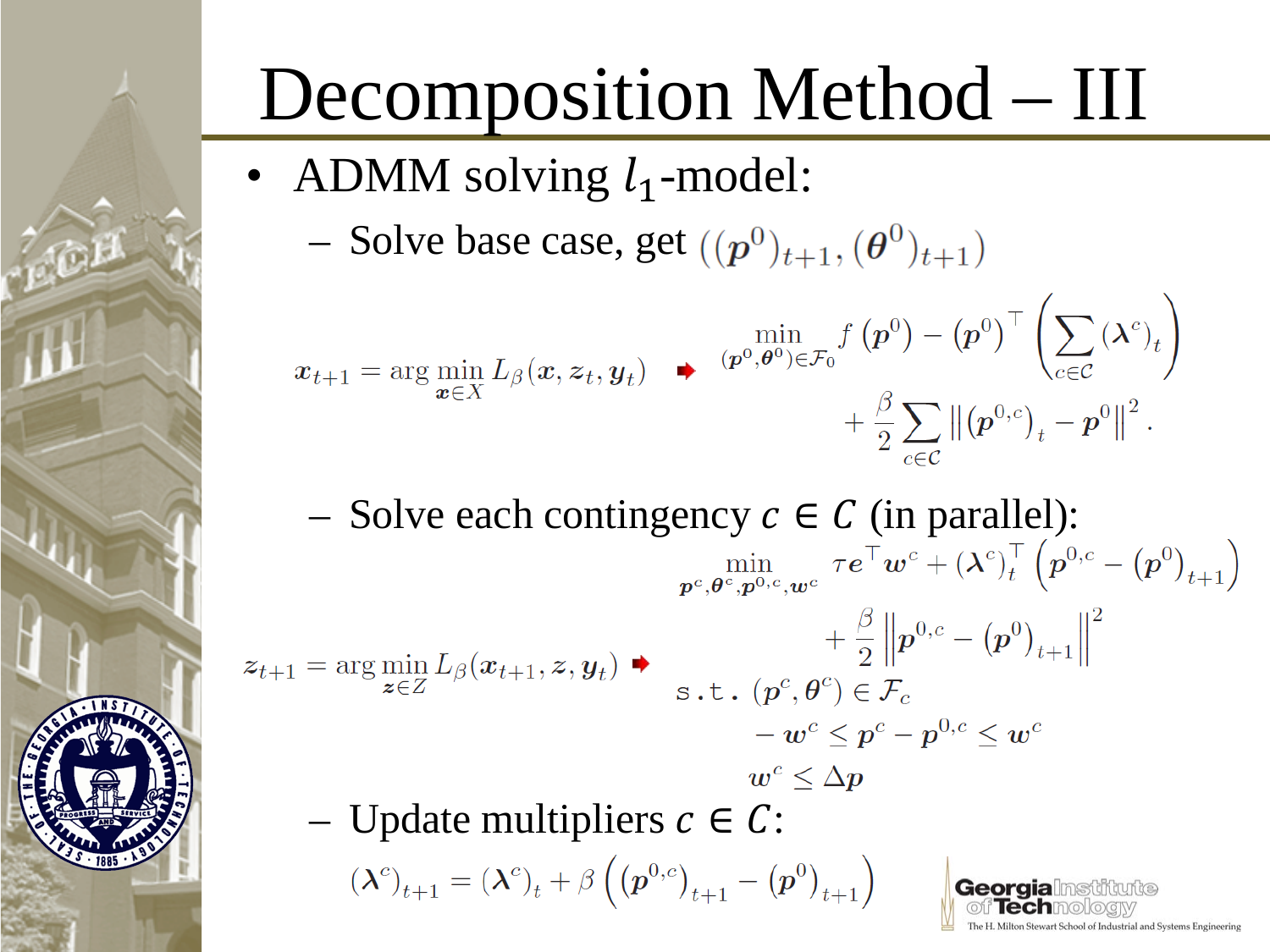# Decomposition Method – IV

• Accelerated ADMM [Goldstein et al. 12']

$$
x_{t+1} = \arg\min_{x \in X} L_{\beta}(x, \hat{z}_t, \hat{y}_t)
$$
  

$$
z_{t+1} = \arg\min_{z \in Z} L_{\beta}(x_{t+1}, z, \hat{y}_t)
$$
  

$$
y_{t+1} = \hat{y}_t + \beta(Ax_{t+1} + Bz_{t+1} - h)
$$

- Acceleration step:
	- When some residue condition is satisfied:

• let 
$$
\alpha_{t+1} = \frac{1 + \sqrt{1 + 4\alpha_t^2}}{2}
$$
  
\n•  $\hat{Z}_{t+1} = Z_{t+1} + \frac{\alpha_t - 1}{\alpha_{t+1}} (Z_{t+1} - Z_t)$   
\n•  $\hat{y}_{t+1} = y_{t+1} + \frac{\alpha_t - 1}{\alpha_{t+1}} (y_{t+1} - y_t)$ georgialmsilitute  
\n9.11 cm/soltschrology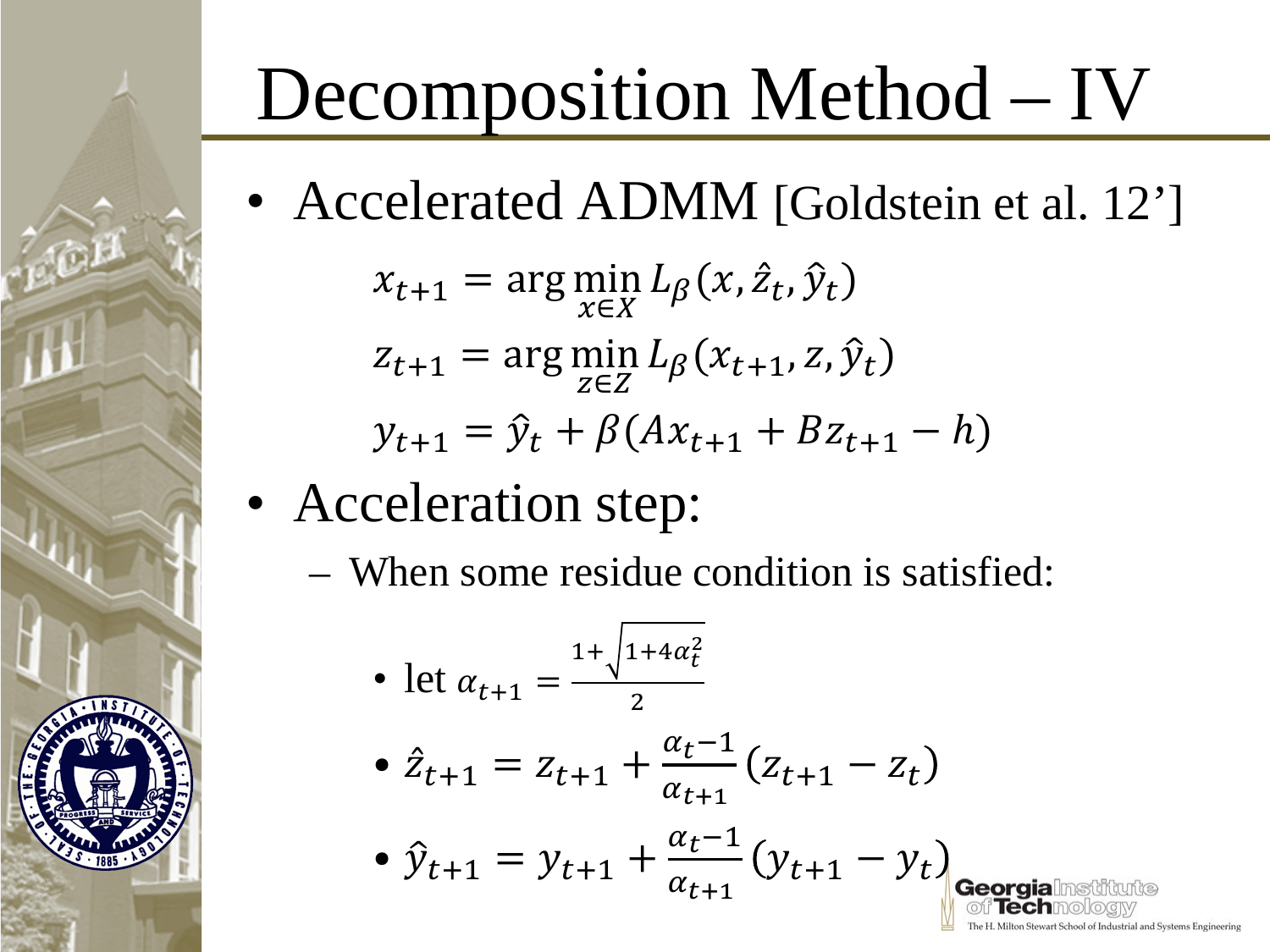# Decomposition Method – V

- Residue:
	- Primal residue:

$$
d_t = \max_c(||(\mathbf{p}^c)_t - (\mathbf{p}^c)_{t-1}||_{\infty}, ||(\boldsymbol{\theta}^c)_t - (\boldsymbol{\theta}^c)_{t-1}||_{\infty},
$$
  

$$
||(\mathbf{p}^{0,c})_t - (\mathbf{p}^{0,c})_{t-1}||_{\infty}, ||(\mathbf{w}^c)_t - (\mathbf{w}^c)_{t-1}||_{\infty}).
$$

– Dual residue:

$$
r_t = \max_c ||(\mathbf{p}^{0,c})_t - (\mathbf{p}^0)_t||_{\infty}
$$

• If residue is reduced, i.e.  $\max(d_{t+1}, r_{t+1}) < \max(d_t, r_t)$ Take acceleration step

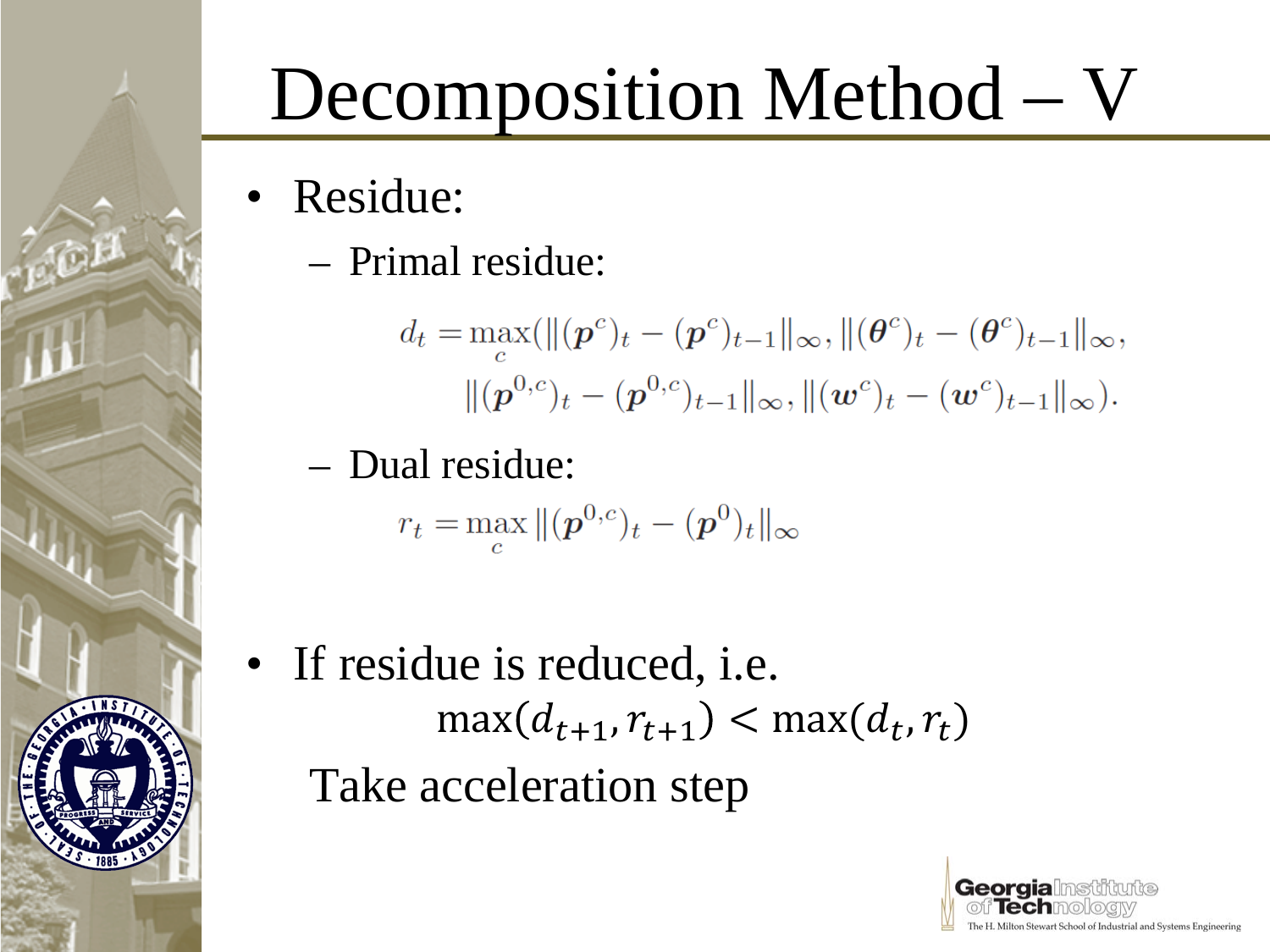#### Computation Experiment – I

- Illustration on NE39:
	- 39 buses
	- 10 generators
	- $-46$  lines
	- 30 contingencies

• Compare traditional corrective model and  $l_1$ -model

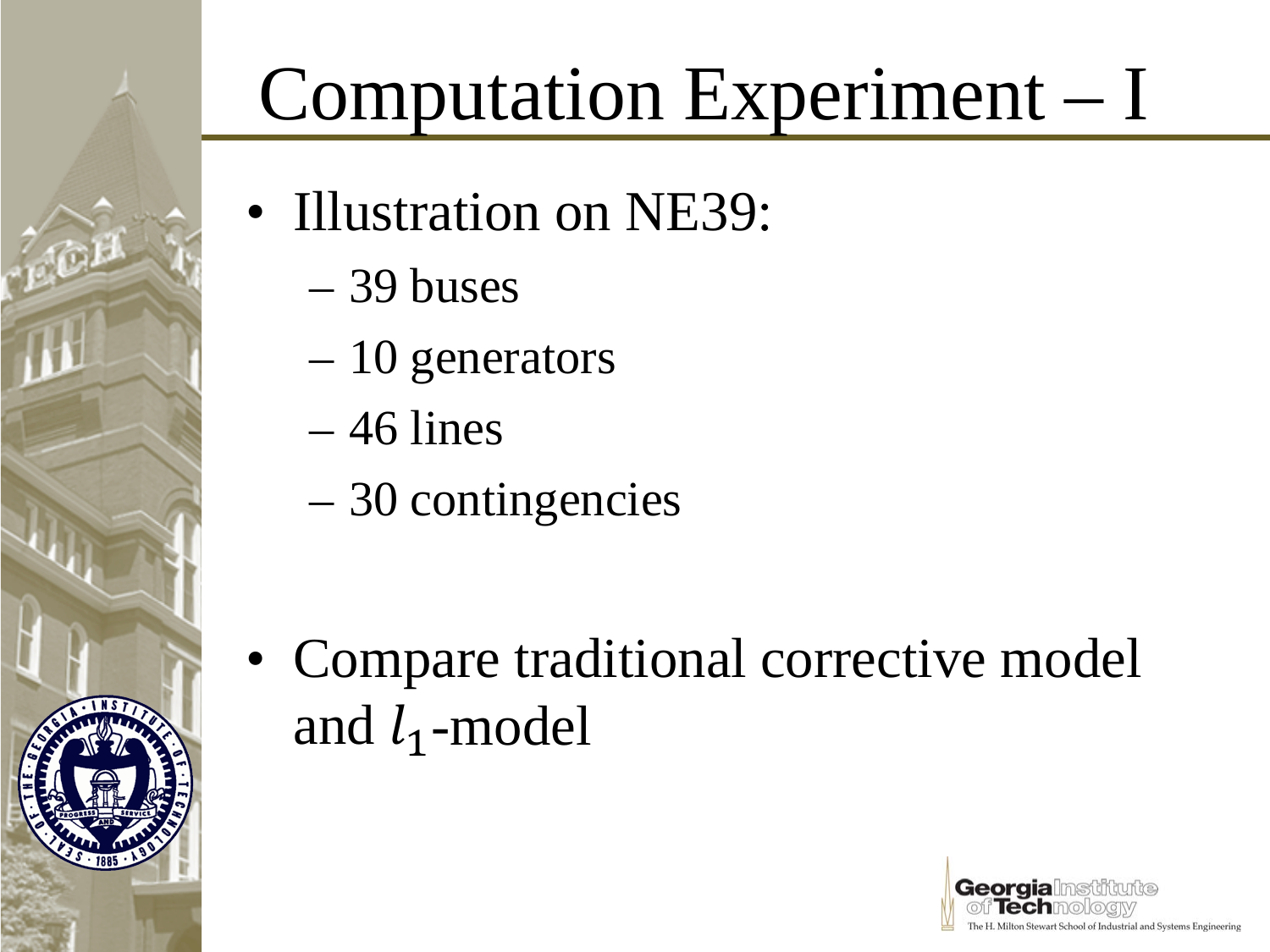#### Computation Experiment – II

#### NE39 Traditional corrective model:

| $\cal G$       | Normal | Scen. 1 | Scen. 2 | Scen. 3 | Scen. 4 | Scen. 5 |
|----------------|--------|---------|---------|---------|---------|---------|
| G <sub>1</sub> | 83.2   | 158.0   | 148.4   | 151.0   | 166.4   | 159.6   |
| G2             | 646.0  | 638.8   | 628.5   | 629.2   | 646.0   | 638.0   |
| G <sub>3</sub> | 636.1  | 601.2   | 666.7   | 667.5   | 578.1   | 685.5   |
| G <sub>4</sub> | 648.4  | 635.5   | 631.8   | 631.7   | 630.7   | 643.7   |
| G5             | 508.0  | 493.6   | 491.2   | 491.2   | 490.6   | 499.8   |
| G6             | 642.9  | 662.8   | 655.1   | 655.0   | 653.0   | 587.9   |
| G7             | 580.0  | 564.7   | 561.8   | 561.8   | 560.4   | 533.6   |
| G8             | 564.0  | 553.6   | 545.9   | 543.8   | 564.0   | 555.7   |
| G <sub>9</sub> | 865.0  | 853.3   | 843.1   | 839.1   | 865.0   | 857.2   |
| G10            | 1080.7 | 1093.1  | 1081.7  | 1083.9  | 1100.0  | 1093.2  |

#### • NE39  $l_1$ -regularized corrective model:

| $\cal G$<br>Scen. 2<br>Scen. 3<br>Scen. 5<br>Scen. 1<br>Normal<br>Scen. 4<br>123.5<br>83.2<br>95.4<br>83.2<br>G1<br>83.2<br>96.0<br>G <sub>2</sub><br>646.0<br>646.0<br>646.0<br>646.0<br>646.0<br>646.0<br>G <sub>3</sub><br>604.1<br>600.0<br>624.9<br>624.9<br>624.9<br>576.0<br>650.8<br>650.8<br>651.4<br>650.8<br>650.8<br>G4<br>650.8<br>G <sub>5</sub><br>508.0<br>508.0<br>508.0<br>508.0<br>508.0<br>508.0<br>648.9<br>640.8<br>640.8<br>640.8<br>640.8<br>G6<br>640.8<br>580.0<br>580.0<br>G7<br>580.0<br>580.0<br>580.0<br>580.0<br>G8<br>564.0<br>564.0<br>564.0<br>564.0<br>564.0<br>564.0<br>865.0<br>865.0<br>865.0<br>865.0<br>865.0<br>G <sub>9</sub><br>865.0<br>1100.0<br>1055.0<br>1095.1<br>1100.0<br>1055.0<br>G10<br>1055.0 |  |  |  |  |
|-----------------------------------------------------------------------------------------------------------------------------------------------------------------------------------------------------------------------------------------------------------------------------------------------------------------------------------------------------------------------------------------------------------------------------------------------------------------------------------------------------------------------------------------------------------------------------------------------------------------------------------------------------------------------------------------------------------------------------------------------------|--|--|--|--|
|                                                                                                                                                                                                                                                                                                                                                                                                                                                                                                                                                                                                                                                                                                                                                     |  |  |  |  |
|                                                                                                                                                                                                                                                                                                                                                                                                                                                                                                                                                                                                                                                                                                                                                     |  |  |  |  |
|                                                                                                                                                                                                                                                                                                                                                                                                                                                                                                                                                                                                                                                                                                                                                     |  |  |  |  |
|                                                                                                                                                                                                                                                                                                                                                                                                                                                                                                                                                                                                                                                                                                                                                     |  |  |  |  |
|                                                                                                                                                                                                                                                                                                                                                                                                                                                                                                                                                                                                                                                                                                                                                     |  |  |  |  |
|                                                                                                                                                                                                                                                                                                                                                                                                                                                                                                                                                                                                                                                                                                                                                     |  |  |  |  |
|                                                                                                                                                                                                                                                                                                                                                                                                                                                                                                                                                                                                                                                                                                                                                     |  |  |  |  |
|                                                                                                                                                                                                                                                                                                                                                                                                                                                                                                                                                                                                                                                                                                                                                     |  |  |  |  |
|                                                                                                                                                                                                                                                                                                                                                                                                                                                                                                                                                                                                                                                                                                                                                     |  |  |  |  |
|                                                                                                                                                                                                                                                                                                                                                                                                                                                                                                                                                                                                                                                                                                                                                     |  |  |  |  |
|                                                                                                                                                                                                                                                                                                                                                                                                                                                                                                                                                                                                                                                                                                                                                     |  |  |  |  |

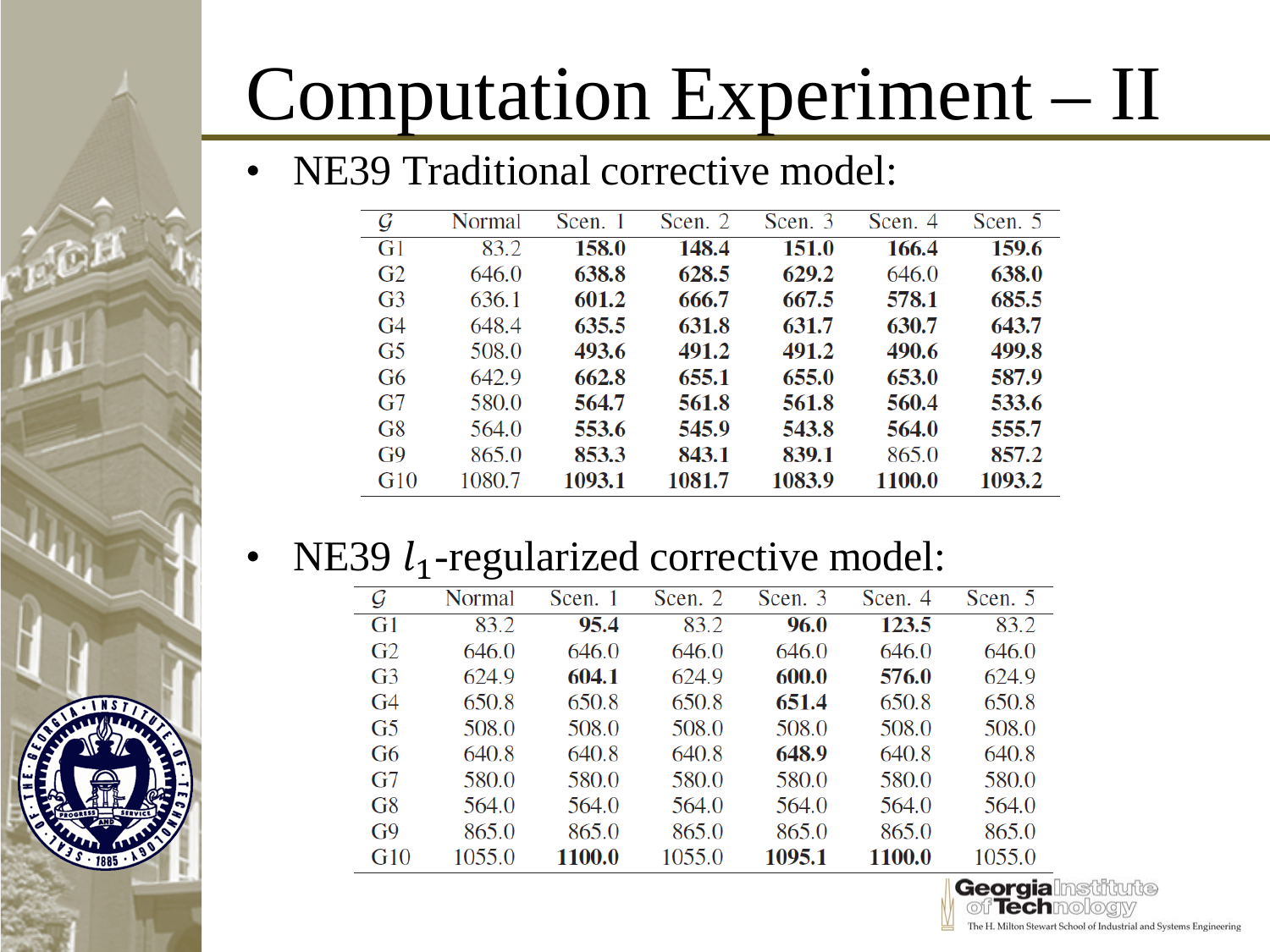#### Computation Experiment – III

• Test systems:

| Case           |      |     | $\mathcal B$ |     | #Var   |
|----------------|------|-----|--------------|-----|--------|
| <b>NE39</b>    | 39   | 10  | 46           | 30  | 2728   |
| <b>IEEE118</b> | 118  | 54  | 186          | 115 | 32372  |
| IEEE300        | 300  | 69  | 411          | 89  | 45492  |
| PL2383         | 2383 | 320 | 3572         | 36  | 123051 |
| PL3012         | 3012 | 293 | 3572         | 36  | 143381 |

#### • Preventive vs Corrective vs  $l_1$ -Model

|                |                | Preventive |        | Corrective |          |        | model<br>$\ell_{1}$ |          |       |
|----------------|----------------|------------|--------|------------|----------|--------|---------------------|----------|-------|
| Case           | $\mathcal C$ l | Cost       | Time   | %Res       | Cost     | Time   | %Res                | Cost     | Time  |
| <b>NE39</b>    | 30             | infeas     | -      | 98.70      | 516.14   | 1.93   | 7.41                | 516.14   | 1.82  |
| <b>IEEE118</b> | 15             | 1271.18    | 3.74   | 98.16      | 1261.46  | 4.74   | 1.83                | 1261.46  | 6.07  |
| <b>IEEE300</b> | 89             | infeas     | -      | 96.77      | 7115.87  | 7.11   | 7 75                | 7116.04  | 11.70 |
| PL2383         | 36             | 19134.51   | 109.85 | 56.04      | 18461.95 | 119.79 | 0.87                | 18461.95 | 52.05 |
| PL3012         | 36             | 25151.41   | 938.62 | 81.96      | 25058.10 | 473.67 | 2.15                | 25058.24 | 63.04 |

|                |     | $\ell_1$ model by Alg. 2 |
|----------------|-----|--------------------------|
| Case           | C   | <b>Time</b>              |
| <b>NE39</b>    | 30  | 0.54                     |
| <b>IEEE118</b> | 115 | 0.89                     |
| <b>IEEE300</b> | 89  | 1.75                     |
| PL2383         | 36  | 23.04                    |
| PL3012         | 36  | 26.36                    |

Georgialns UTi i(Ə) **Techmol LOCITY** The H. Milton Stewart School of Industrial and Systems Engineering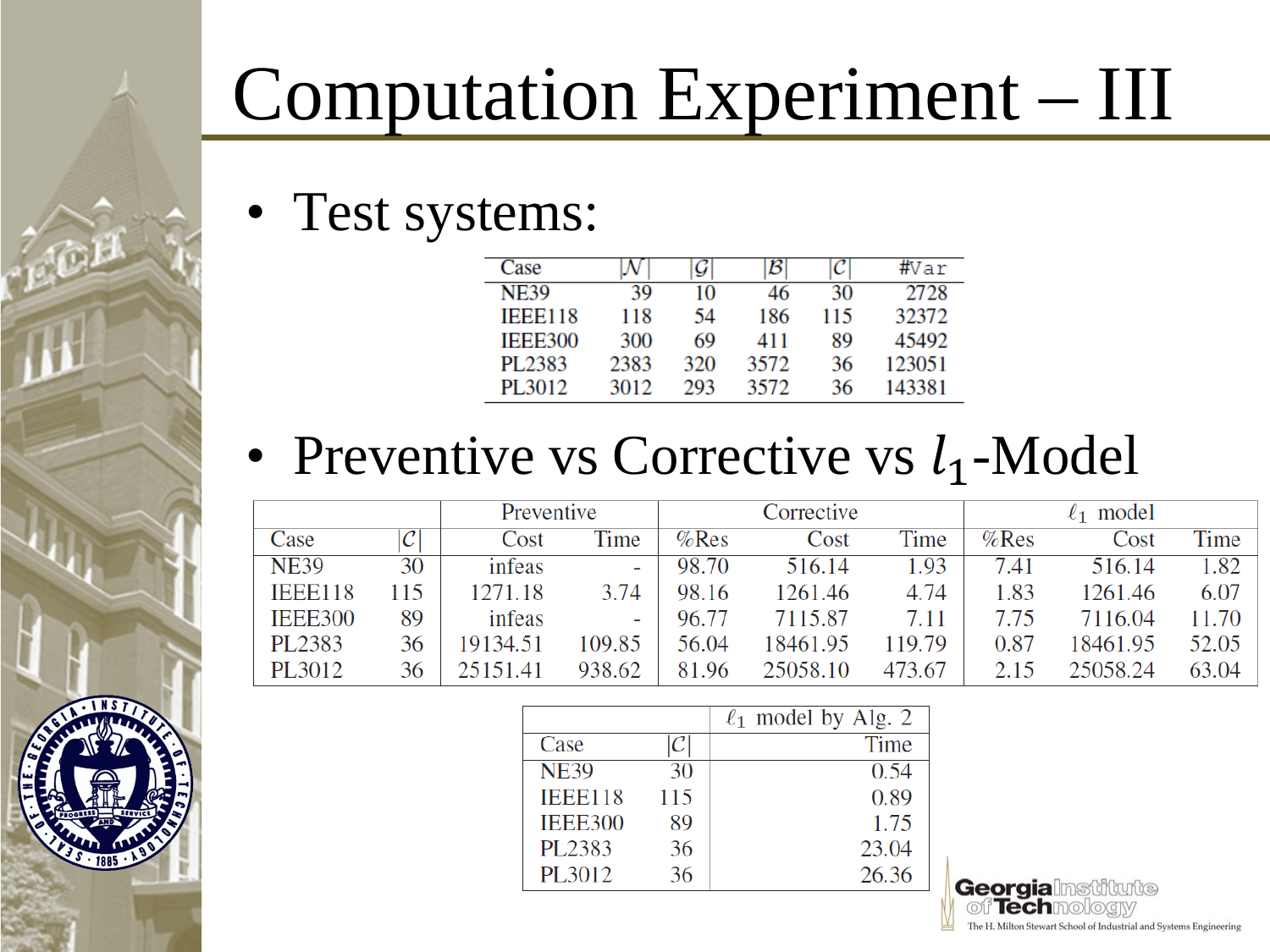#### Computation Experiment – IV

• Test systems with more contingencies:

| Case           |      | G   | $\mathcal{B}$ |     | #Var   |
|----------------|------|-----|---------------|-----|--------|
| <b>NE39</b>    | 39   | 10  | 46            | 30  | 2728   |
| <b>IEEE118</b> | 118  | 54  | 186           | 130 | 37990  |
| IEEE300        | 300  | 69  | 411           | 120 | 80949  |
| PL2383         | 2383 | 320 | 3572          | 120 | 615406 |
| PL3012         | 3012 | 293 | 3572          | 150 | 953867 |

• Algorithms running times:

|                |               |      | SDPT3  | Algorithm 1 |        | Algorithm 2 |        |
|----------------|---------------|------|--------|-------------|--------|-------------|--------|
| Case           | $\mathcal{C}$ | %Res | Time   | Iter        | Time   | Iter        | Time   |
| <b>NE39</b>    | 30            | 9.33 | 2.28   | 179         | 0.72   | 114         | 0.53   |
| <b>IEEE118</b> | 130           | 1.64 | 8.07   | 183         | 2.31   | 44          | 0.85   |
| <b>IEEE300</b> | 120           | 9.67 | 17.62  | 228         | 8.55   | 34          | 2.58   |
| PL2383         | 120           | 0.14 | 220.23 | 139         | 152.09 | 42.         | 101.81 |
| PL3012         | 150           | 0.04 | 343.45 | 29          | 114.66 | 26          | 143.05 |

**Georgia** lechi

he H. Milton Stewart School of Industrial and Systems Engineering

– Reported are Alg 1,2 serial run time